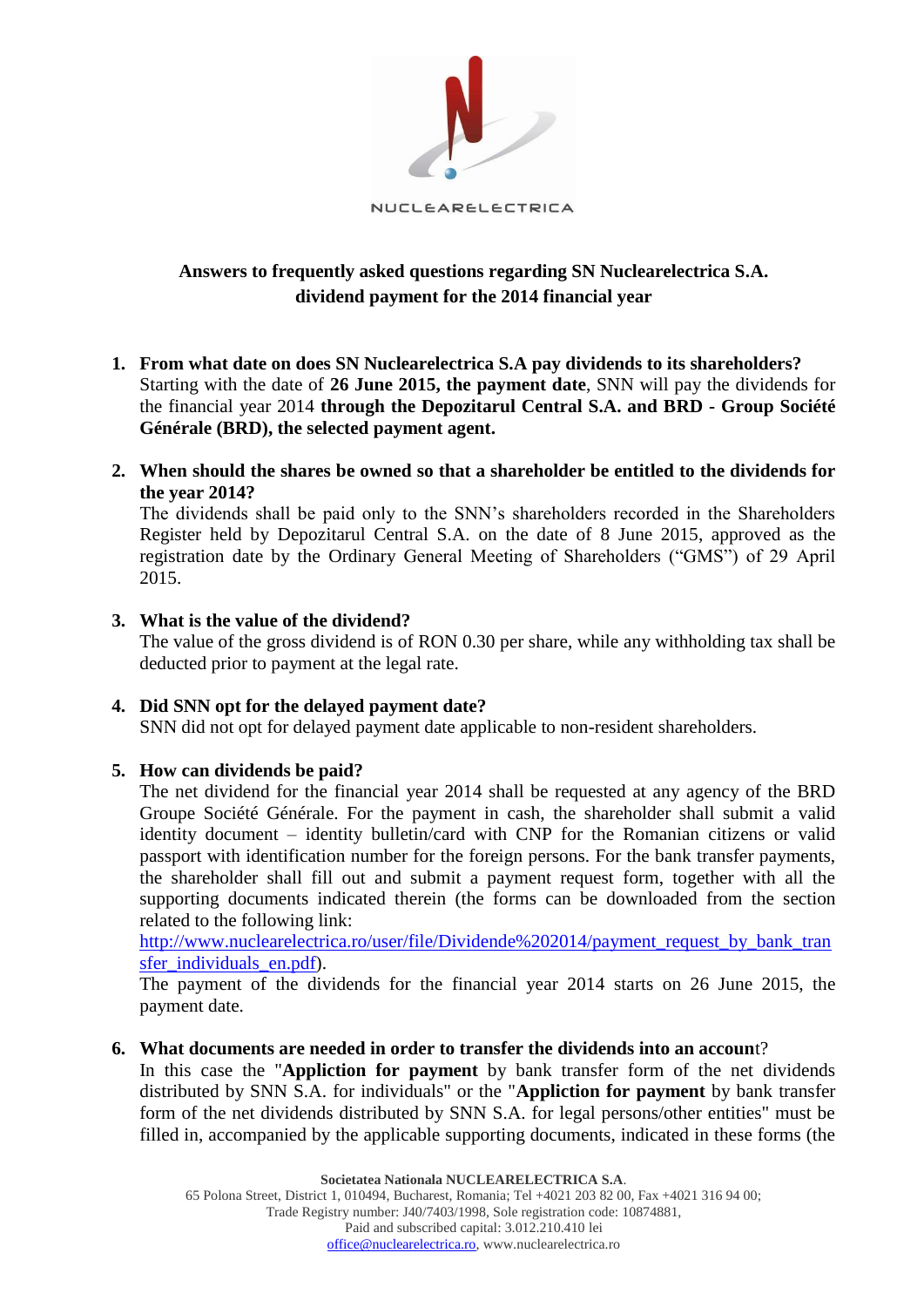forms can be downloaded from the section related to the following link: [http://www.nuclearelectrica.ro/user/file/Dividende%202014/supporting\\_documents\\_for\\_divi](http://www.nuclearelectrica.ro/user/file/Dividende%202014/supporting_documents_for_dividends_payment_en.pdf) dends payment\_en.pdf).

# **7. Is it possible to receive the dividends into a bank account opened to a bank other than BRD?**

Yes, it is possible. In order to receive dividends in a bank account opened with another bank, apart from the payment forms duly filled in and accompanied by the supporting documents referred to in the payment forms, the requester must produce a statement of account, certified by the bank where the transfer of the dividends' value is requested or any other justifying document, issued by such bank, clearly identifying the account holder.

# **8. Can dividends be paid to a bank account opened with a bank outside Romania?**

Yes, it is possible, but the shareholder must hold an account in lei, because the dividend payment is made only in RON. In order to receive the dividends, the shareholder must submit the filled in payment forms together with the supporting documents indicated in these forms.

# **9. Where are the payment request forms available?**

The payment request forms are available on the site: [http://www.nuclearelectrica.ro/,](http://www.nuclearelectrica.ro/) *Investor Relation*/*Dividends 2014* section and may also be requested from any BRD agency in the country.

The list of BRD agencies is available on the site: [https://www.brd.ro/instrumenteutile/agentii-si-atm-uri/.](https://www.brd.ro/instrumenteutile/agentii-si-atm-uri/)

## **10. How much time do I have to request the payment of the dividends for 2014?**

The payment of the net dividend for the year 2014 is subject to the general provisions of prescription, being prescriptible within 3 (three) years after the date the payment begins, namely 26 June 2018.

# **11. How are net dividends computed?**

The total value of net dividends due to any SNN's shareholder is given by the number of shares held by such shareholder on the registration date (8 June 2015), multiplied by the value per share of the gross dividend, approved by SNN' OGMS (0.30 lei/share) of 29 April 2015, out of which any withholding taxes are deducted, according to the relevant applicable tax rates stipulated by the law in force.

## **12. When is the tax calculated?**

As per the provisions of the Romanian Tax Code in force, on the payment date, the withholding tax shall be deducted prior to payment and shall be computed at a standard legal rate of 16%. In case that the non-resident shareholders proves that they can benefit from a different tax rate, the tax shall be deducted at a rate stipulated by treaties concluded between Romania and the residing countries of the non-resident shareholders; for the shareholders residing in Romania, the legal standard tax rate of 16% shall be applicable, the exceptions being stipulated by the Tax Code Law (the entities exempted from withholding tax per dividend, such as pension funds, the state, the shareholders holding more than 10% of the securities for at least one year).

## **13. Will SNN withhold tax per dividend prior to dividend payment?**

Yes, the withholding tax per dividend shall be deducted prior to payment, at the legal tax rate.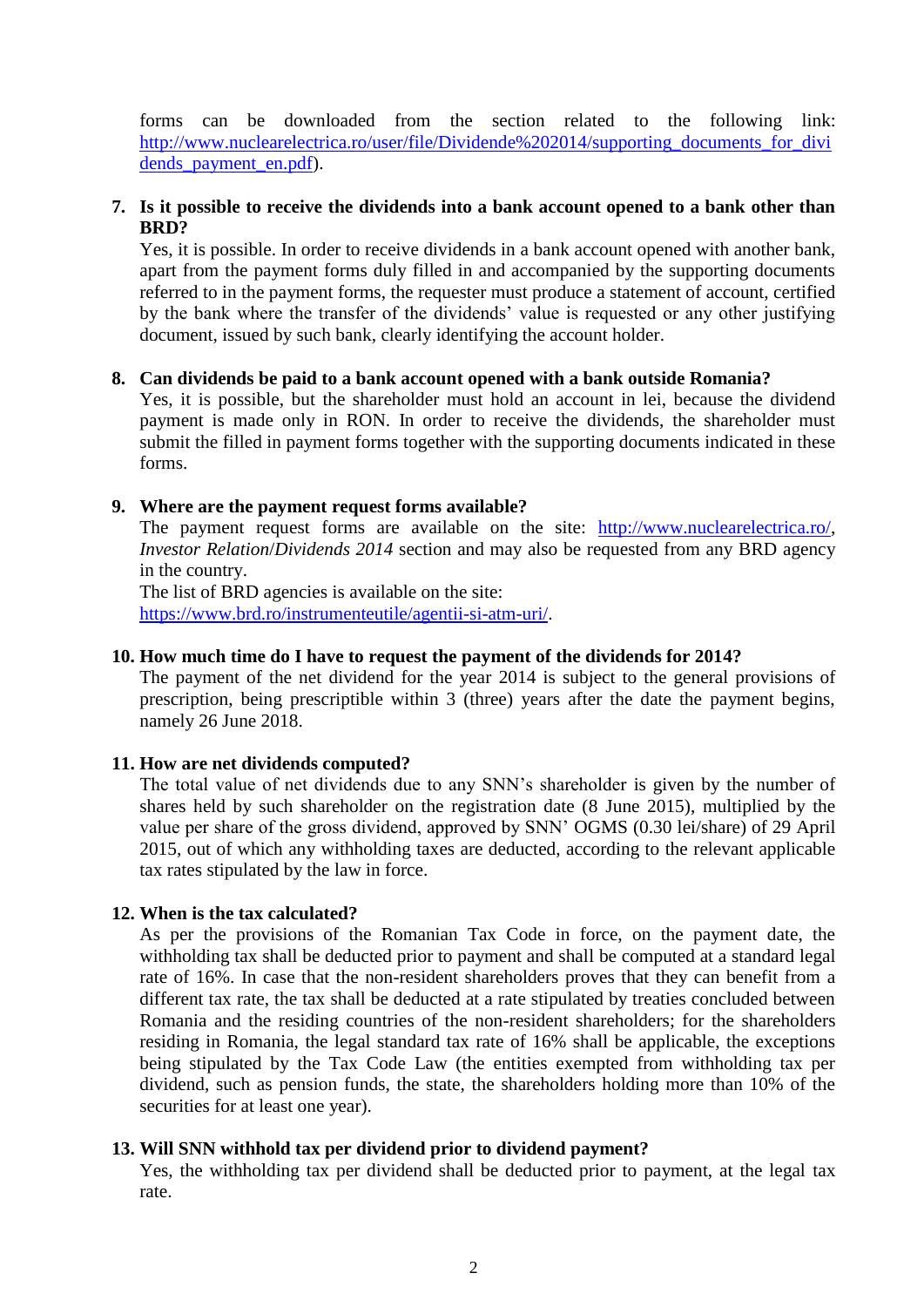#### **14. Who supports the dividend payment related fees?**

### **The tax charged by Depozitarul Central S.A. which includes the bank fees charged by BRD for the payment of the net dividends in RON are borne by SNN.**

BRD shall not charge the shareholders for any bank fee to pay the dividends in RON for both cash payments and payments by bank transfer into accounts opened both in Romania and abroad.

#### **15. Can I receive shares instead of money for my dividends?**

No, dividends are received only in the form of money. If you want to purchase new shares, you can reinvest the amount received as dividend in new SNN shares by buying them directly from the market.

## **16. How can I register my IBAN code at Depozitarul Central in order to receive the dividends through direct bank transfer into a bank account?**

As per the new capital market applicable legislation, starting with 2015, Depozitarul Central provides **all shareholders who are not represented by Participants** with the possibility to receive any due amount through direct bank transfer into a bank account, irrespective of the issuer distributing the amounts of money. This option implies the registration of the IBAN code at Depozitarul Central, which can be used to cash in more or all the holdings and which remains valid for future distributions, unless the shareholders notifies otherwise. The registration of the IBAN code by Depozitarul Central will be taxed by Depozitarul Central in compliance with the fee list for the owners of securities and will be borne by each shareholder. For more details regarding this payment option, SNN shareholders are invited to contact the Depozitarul Central at the phone numbers +4 021.408.58.56 or +4 021.408.59.23, or e-mail [dividende@depozitarulcentral.ro.](mailto:dividende@depozitarulcentral.ro)

## **17. In case of a non-resident investor, should the dividends be declared in the statement of income in the country of tax residence?**

It is possible that the non-resident investors should be required to declare dividends in the statements of income in their country of residence. Therefore, it is recommended that they seek specialized professional support related to tax obligations in their country of residence.

#### **18. What is the procedure in case of the non-resident shareholders?**

For individual, legal and other entities shareholders who, on the registration date 08.06.2015, hold shares in Section II of the SNN Shareholders' Registry, in an account opened with a Participant, the amounts due will be automatically paid by bank transfer through the Depozitarul Central on behalf of SNN, on the payment date 26.06.2015, in the Participant's account, without presenting additional documents.

**The non-resident shareholders, who have bank accounts opened with the Participants (Broker/Custodian Bank) as well, respectively, those who don't have bank accounts opened with the Participants (respectively, the ones who opt for payment methods under items 2 and 3 above)** and who wish for the application of the more favorable provisions of the Double Tax Treaty concluded between Romania and their country of residence, must send or submit, either through the Participant if they have an account opened with a Participant or directly, if they don't have an account opened with a Participant, at SN Nuclearelectrica S.A. headquarters on 65 Polona street, District 1, Bucharest, ZIP 010494, for the attention of the Communication and Investors Relations Department, until 16.06.2015, inclusive, the valid tax residency certificate for the year of the dividend payment, **in original or legalized copy**, with apostille/supra-authentication, if applicable,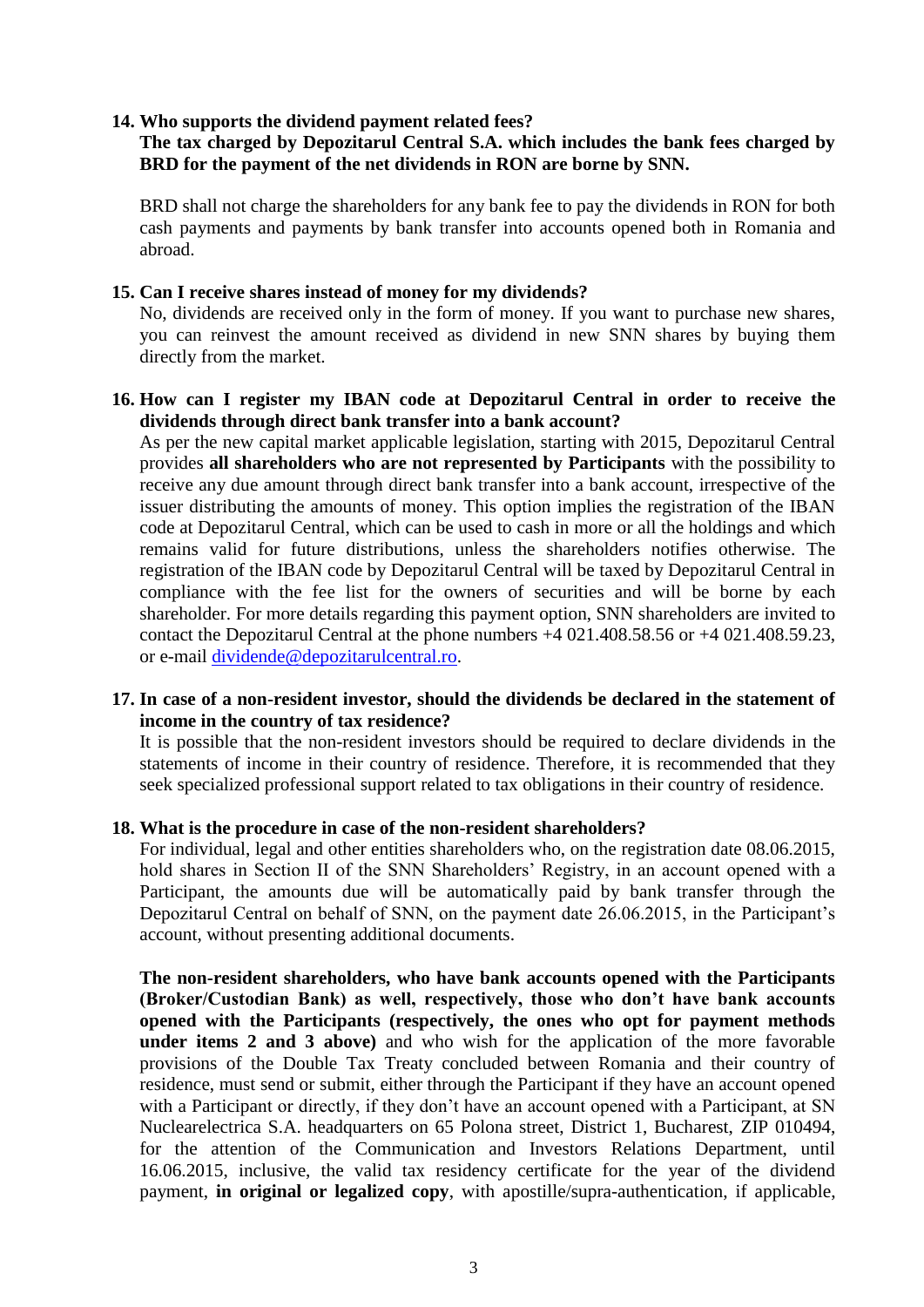accompanied by the authorized translation, as well as contact details for possible clarifications regarding the tax residency certificates. If after the verification of the tax residency certificate and the more favorable provisions of the Double Tax Treaty it results that a more favorable rate, provided in the Double Tax Treaty, may be applied, then on the payment date, 26.06.2015, the shareholders will receive the net dividends with the application of that quota. Otherwise, SNN will retain the standard dividend tax provided by the Romanian Fiscal Code.

**19. Can the shareholders who have accounts opened with the Participants cash in their dividends in cash/bank transfer at BRD cash desks?** 

No, all the shareholders who have accounts opened with the PARTICIPANTS, cannot cash in their dividends in cash/bank transfer at BRD cash desks.

For individual, legal and other entities shareholders who, on the registration date 08.06.2015, hold shares in Section II of the SNN Shareholders' Registry, in an account opened with a Participant, the amounts due will be automatically paid by bank transfer through the Depozitarul Central on behalf of SNN, on the payment date 26.06.2015, in the Participant's account, without presenting additional documents.

**20. What is the General Meeting of Shareholders (GMS)?** The General Meeting of Shareholders (GMS) is the company's main body of corporate governance, that decides on the company's activity, economic and business policy. The General Meetings of Shareholders may be Ordinary and Extraordinary. GMS is convened by the Board of Directors whenever necessary, in accordance with the legal provisions and with the Articles of Incorporation or at the request of shareholders representing, individually or collectively, at least 5% of the share capital, and provided that the request contains provisions which fall under the assembly's obligations and responsibilities. Only the shareholders registered in the company's Register of the Shareholders on the reference date are entitled to participate and vote in the General Meeting of Shareholders.

#### **21. What is the reference date?**

The reference date is the calendar date set by SNN's management based on the applicable regulations and provided in the GMS's convening notice for identifying the shareholders who will attend and vote within the GMS. Only the shareholders registered in the Register of the Shareholders on the reference date are entitled to attend and vote within such General Meetings of Shareholders. The reference date is subsequent to the date of the convening notice publication. The reference date for the GMS convened on 29 April 2015 was 20 April 2015.

#### **22. What is the registration date?**

The registration date is the calendar date set by GMS and it serves to identify the shareholders who are going to benefit from dividends or other rights and who are affected by the GMS's resolutions. The registration date is subsequent to the date of the General Meeting of Shareholders by at least 10 working days. The registration date set by SNN' GMS dated 29 April 2015, which approved the dividend distribution for 2014, is 8 June 2015.

#### **23. Can dividends be received on behalf of another person?**

In case of shareholders who do not present in person, but **empower a different person** for such purposes, the dividends shall be paid to the respective empowered person based on the following documents: special power of attorney legalized by a public notary, which contains the mandate to receive the dividends issued by no more than 3 years before the payment